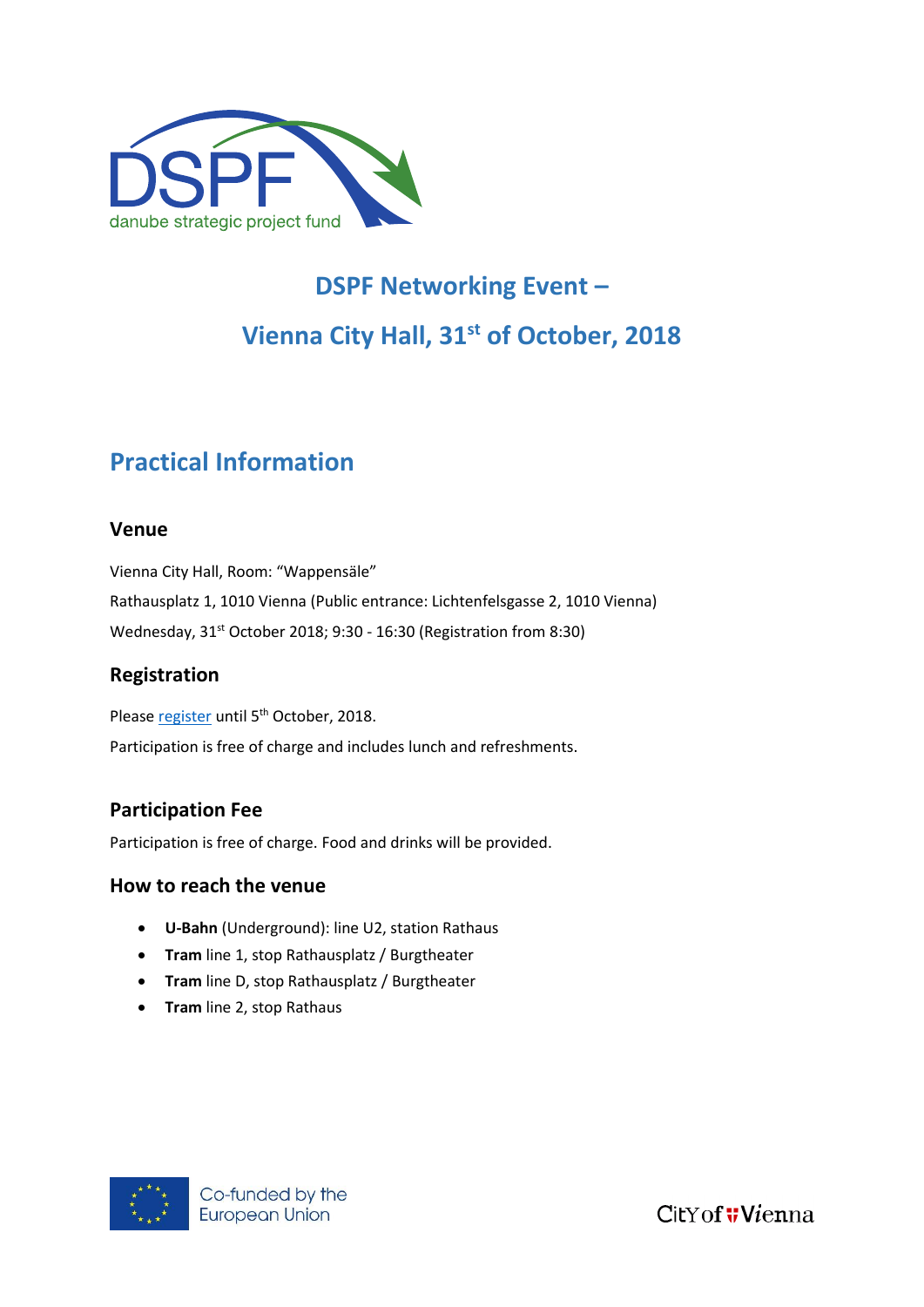

### **Transfer from the airport**

#### **Airport Bus**:

#### <https://www.viennaairportlines.at/en/>

Buses go to Morzinplatz (Schwedenplatz), from there take tram line 2 to "Rathaus" or take U4 to "Schottenring" and change there to U2 to "Rathaus". Ticket is available in the bus (EUR 8.00) and total travel time is approx. 35 min.

- **S-Bahn** (Suburban rail): <https://www.schnellbahn-wien.at/> Trains go to "Wien Praterstern", from there take U2 to "Rathaus". Ticket is available at the platform (EUR 4.00 including the Vienna tram and bus system) and total travel time is approx. 50 min.
- **CAT – City Airport Train**: <https://www.cityairporttrain.com/en/home> Trains go to "Wien-Mitte", from there take U3 to "Volkstheater" and then U2 to "Rathaus". Ticket is available on the platform (EUR 11.00) and total travel time is approx. 35 min.

#### **Accommodation**

All listed hotels are in walking distance to the venue:

- Hotel Rathauspark, Rathausstraße 17, 1080 Vienna, p: +43 1 40 412-764, [rathauspark@austria-trend.at,](mailto:rathauspark@austria-trend.at)<https://www.austria-trend.at/en/hotels/rathauspark>
- 25 hours Hotel Vienna, Lerchenfelder Straße 1-3, 1070 Vienna, p: +43 1 521 51 0, [wien@25hours-hotels.com,](mailto:wien@25hours-hotels.com) <https://www.25hours-hotels.com/hotels/wien/museumsquartier>
- Hotel Alpha, Buchfeldgasse 8, 08. Josefstadt, 1080 Vienna, t: +43 1 403 52 91, alpha@austriahotels.at,<http://www.austria-hotels.at/hotel-alpha/index.html>
- Hotel Zipser, Lange Gasse 49, 08. Josefstadt, 1080 Vienna, [office@zipser.at,](mailto:office@zipser.at) <http://www.zipser.at/en/>
- Cordial Theaterhotel Wien, Josefstädter Straße 22, 08. Josefstadt, 1080 Vienna, t: +43 1 4053648, [chwien@cordial.at,](mailto:chwien@cordial.at) [http://www.cordial.at/en/Theater\\_Hotel\\_Wien\\_in\\_zentraler\\_Lage/](http://www.cordial.at/en/Theater_Hotel_Wien_in_zentraler_Lage/)
- Fleming's Deluxe Hotel Wien-City, Josefstädter Straße 10-12, 08. Josefstadt, 1080 Vienna, t: +43 1 205990, wien-city@flemings-hotels.com[, http://www.flemings](http://www.flemings-hotels.com/en/hotels/wien-city/info.html)[hotels.com/en/hotels/wien-city/info.html](http://www.flemings-hotels.com/en/hotels/wien-city/info.html)
- Hotel Graf Stadion, Buchfeldgasse 5, 08. Josefstadt, 1080 Vienna, t: +43 1 4055284, hotel@graf-stadion.com,<http://www.graf-stadion.com/en/>
- Hotel Mercure Josefshof, Josefsgasse 4-6, 08. Josefstadt, 1080 Vienna t: +43 1 404 190, mercure@josefshof.com, http://www.josefshof.com/en/hotel
- The Levante Laudon, Laudongasse 8, 08. Josefstadt, 1080 Vienna, t: +43 1 535 45 15-51, reservationlaudon@thelevante.com, [http://www.thelevante.com/laudon/home/index\\_uk.php](http://www.thelevante.com/laudon/home/index_uk.php)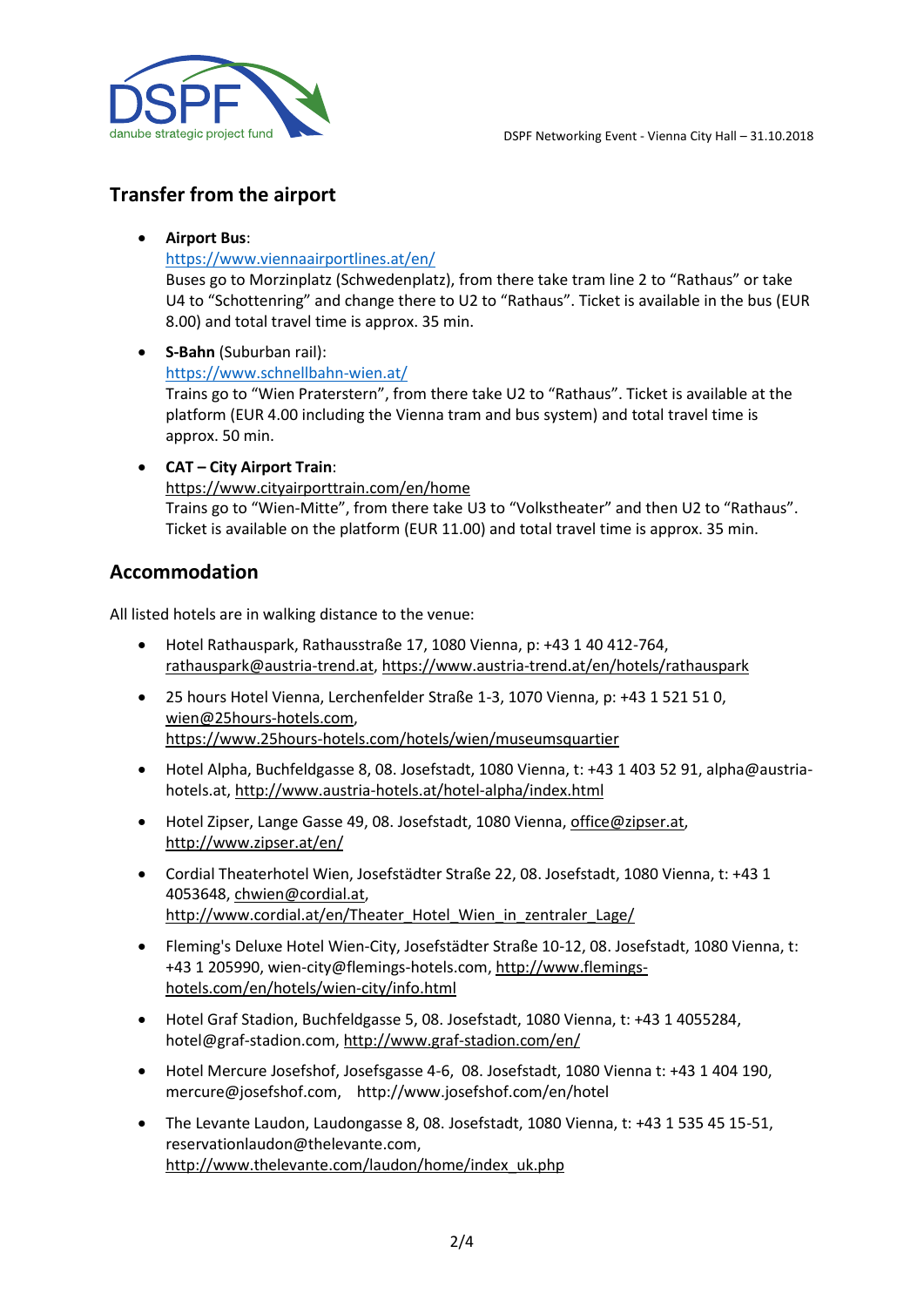

## **How to reach us - City Hall**



*© 2018 Google*



marks the nearest subway stations